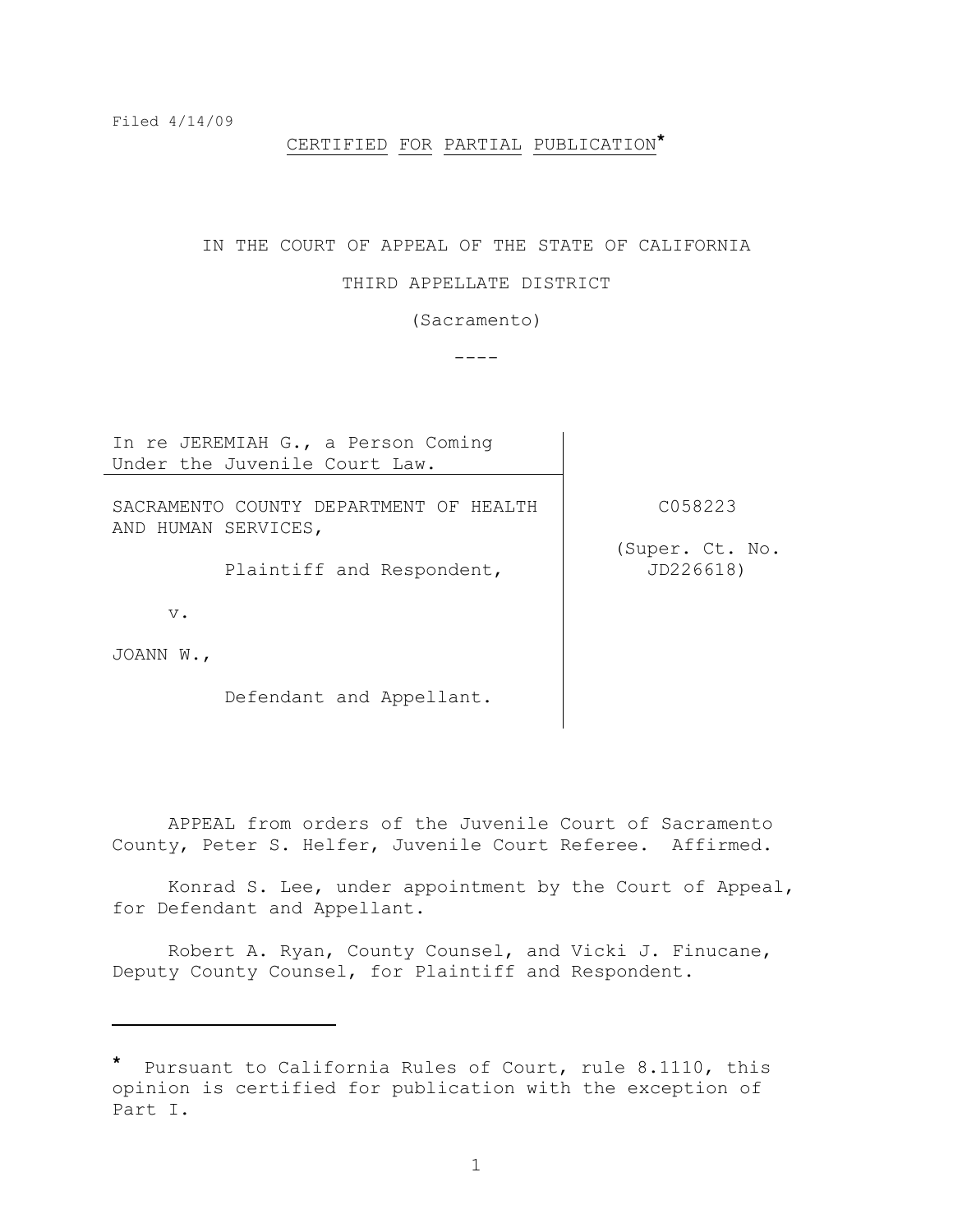Joann W. (mother) appeals from the dispositional orders of the juvenile court removing her son, Jeremiah, from her custody and denying her reunification services pursuant to Welfare and Institutions Code section 361.5, subdivision (b). (Further section references are to this code.) Mother, who has a history of drug abuse and has previously failed to reunify with her three other children, claims the considerations underlying section 361.5, subdivision (b) do not apply in this case, and the dispositional orders did not comply with the Indian Child Welfare Act (ICWA).

We publish this opinion to emphasize, again, what we thought that our court made clear in *In re O.K.* (2003) 106 Cal.App.4th 152. In a juvenile dependency proceeding, a claim that a parent, and thus the child, "may" have Native American heritage is insufficient to trigger ICWA notice requirements if the claim is not accompanied by other information that would reasonably suggest the minor has Indian ancestry. Here, the assertion that there was a "possibility" the great-grandfather of the minor's father "was Indian," without more, was too vague and speculative to require ICWA notice to the Bureau of Indian Affairs. (*Id*. at p. 157.) This is particularly so in this case because the minor's father, who made the assertion, later retracted it, telling the juvenile court that he "didn't actually have [Indian ancestry]." Thus, mother's appellate claim of ICWA error lacks merit.

In the unpublished part of this opinion, we reject mother's challenge to the denial of reunification services. Consequently, we shall affirm the juvenile court's orders.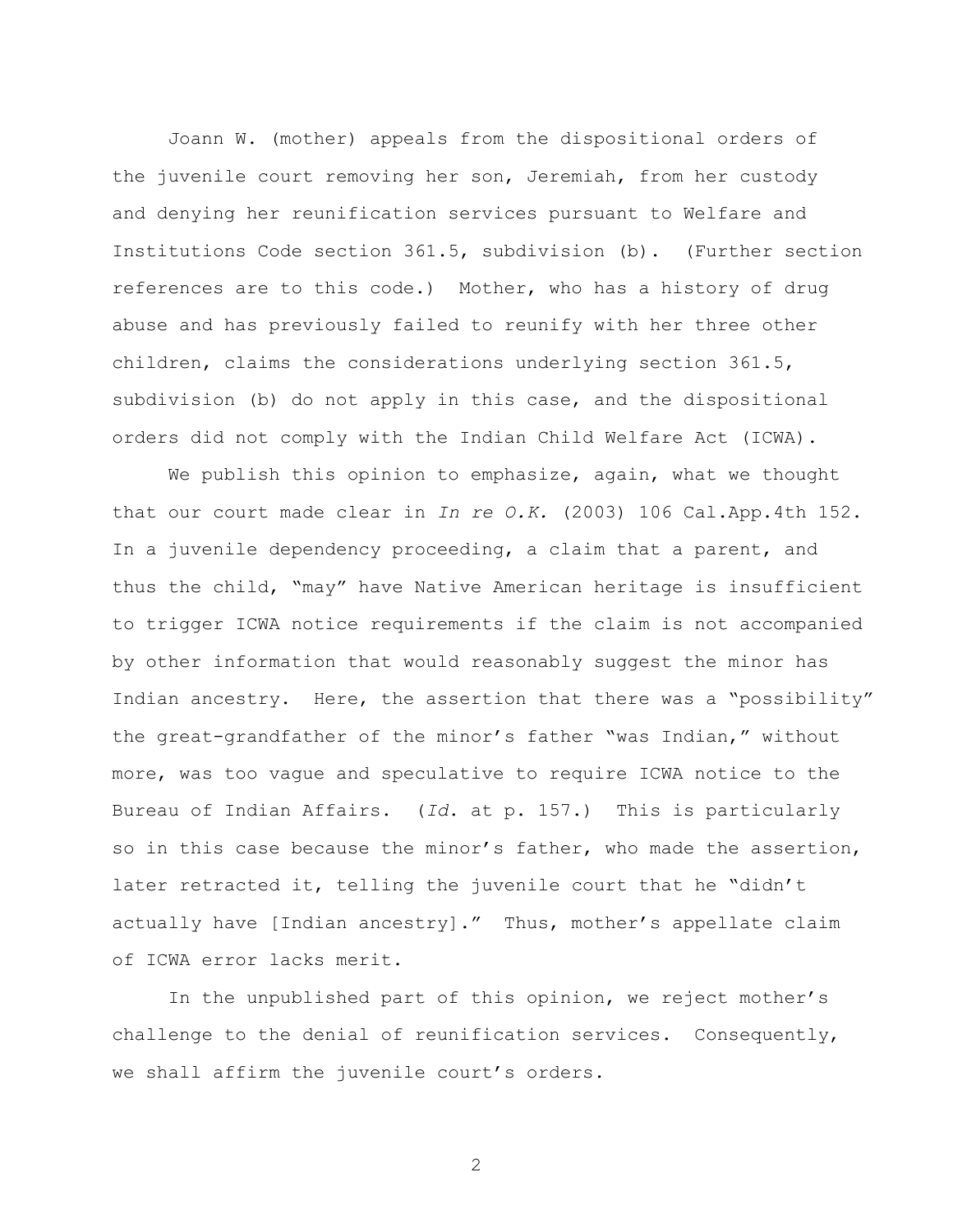## PROCEDURAL HISTORY AND FACTUAL BACKGROUND

Jeremiah was born on October 25, 2007, testing positive for cocaine. He was mother"s third child born testing positive for cocaine. The other two had been removed from her care several years before, and her parental rights to them were terminated. Mother admitted using cocaine during the pregnancy with Jeremiah and had a drug related criminal history dating back to 1989.

Mother was offered voluntary services but failed to utilize them. She missed appointments, continued to test positive for cocaine, failed to participate in STARS (specialized treatment and recovery services), refused to drug test, and did not visit Jeremiah.

A section 300 petition was filed, alleging mother had failed to protect Jeremiah, in that she exposed him to cocaine in utero, she had a long and continuing history of substance abuse, she had failed to participate in voluntary services, and she had two other children for whom her parental rights had been terminated.

At the detention hearing on November 15, 2007, Jeremiah"s alleged father, A.G. (father), had not yet been notified of the proceedings. The juvenile court found the evidence supported the allegations of the section 300 petition, and Jeremiah was ordered detained.

Father was located after the detention hearing. He had not lived with mother at the time of Jeremiah"s conception, and he was not certain that he was Jeremiah"s father. But he was willing to care for Jeremiah if paternity were established.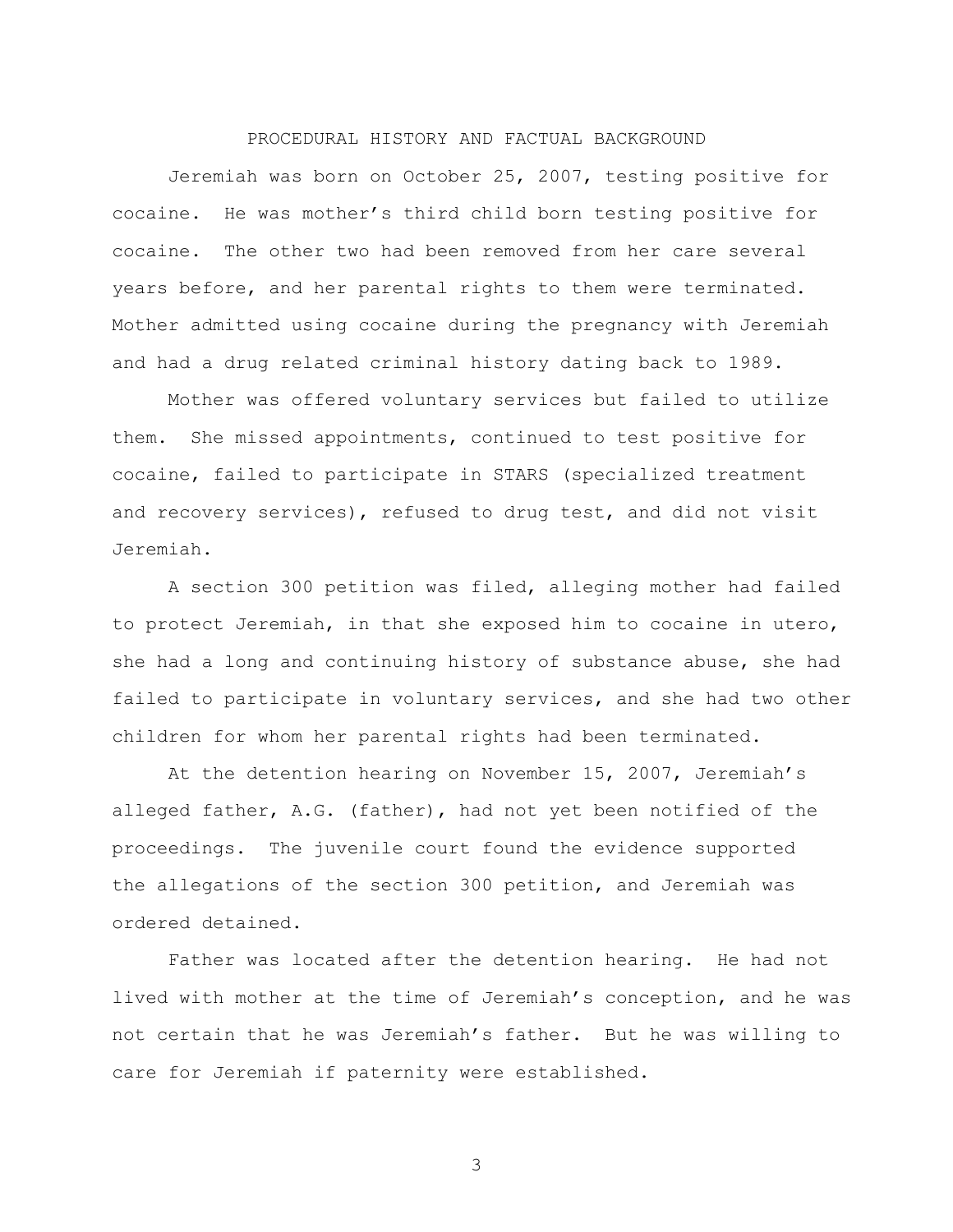In her interview for the jurisdictional/dispositional report, mother admitted that she had used cocaine during her pregnancy, that her cocaine use during the pregnancy began only three days after her release from prison, that two of Jeremiah"s half-siblings had also tested positive for cocaine at their births, that three of her children were removed from her custody because of her substance abuse, and that she failed to reunify with all of those children. Although mother agreed she had not rehabilitated from her substance abuse problem and needed help, she said she had been "doing good for a week and [a] half." This in turn led her to believe that her substance abuse did not place her child at risk.

Mother failed to utilize the voluntary services offered to her, despite her initial agreement to participate in services. She missed numerous appointments, did not appear for meetings with the social worker on October 26 or October 27, 2007, and missed her first appointment with early intervention specialists on November 6, 2007. When she was assessed, she was referred to a residential treatment program and to STARS for supportive services and testing. She was also referred for drug testing three times per week and a 12-step support program. At her intake appointment at STARS on November 15, 2007, mother tested positive for cocaine, and she did not participate in any additional STARS services. She did not attend orientation at the residential treatment center, and she did not drug test. She also did not visit with Jeremiah.

The social worker recommended that Jeremiah be removed from mother"s home and that mother be denied reunification services. The report recommended denial of services because such services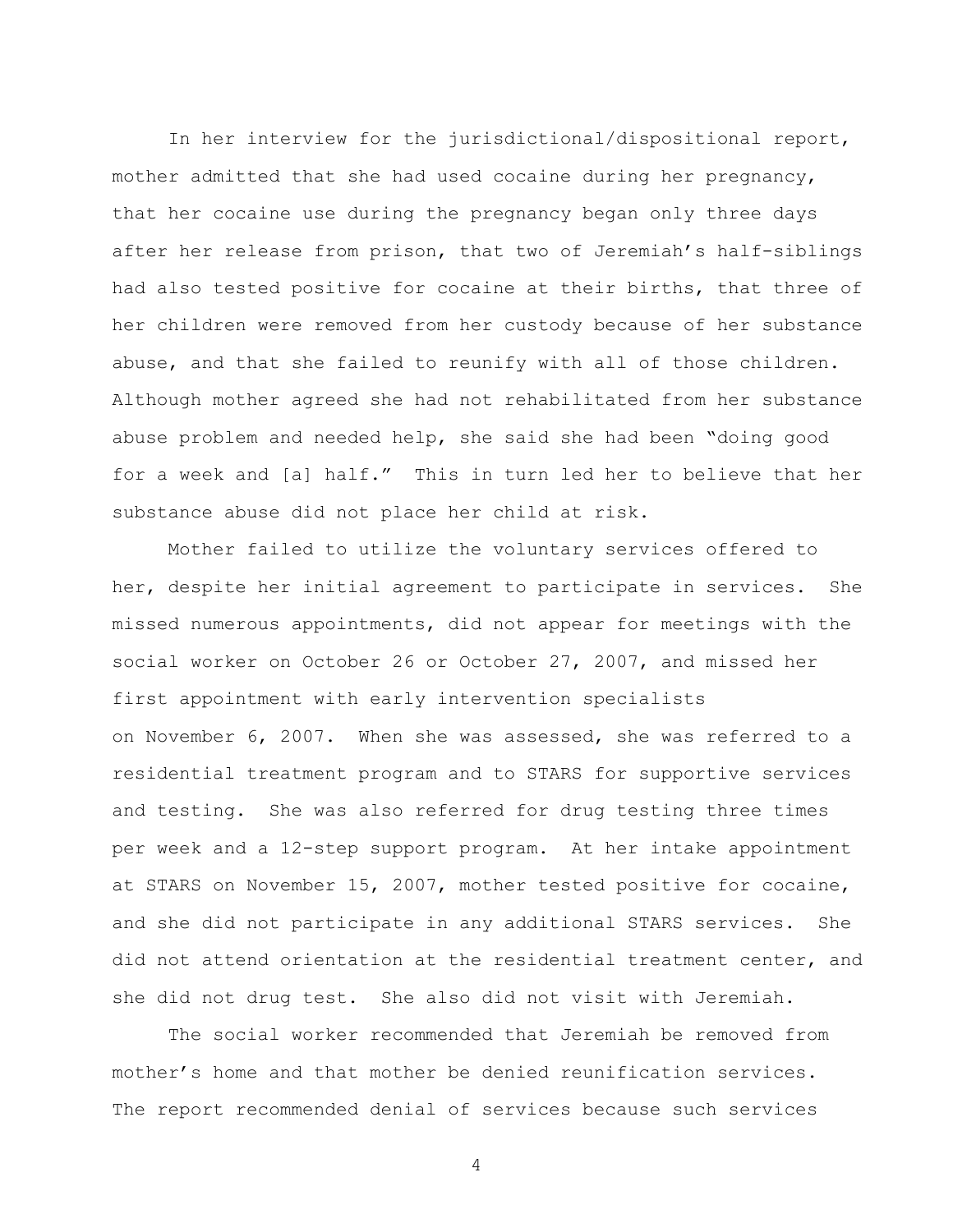had been terminated previously with respect to three of Jeremiah"s half-siblings, and mother"s parental rights were terminated as to two of those half-siblings. Services were not recommended for father because paternity had not yet been established.

When an addendum report was prepared on December 20, 2007, mother had entered an in-patient substance abuse treatment facility but tested positive for cocaine and marijuana on December 4 and 11. Her two visits with Jeremiah had gone well, and she had begun a parenting class, anger management classes, and a victim impact awareness program through her residential treatment program. Mother left the treatment program on January 14, 2008, because she had been diagnosed with congestive heart failure due to her cocaine use. She then attended a mental health counseling session and was being assessed for an outpatient program.

Father's paternity was declared on December 6, 2007. On that same day, father was asked if he had any Native American heritage. He answered: "That"s a possibility. That needs to be researched. [¶] . . . [¶] . . . My great grandfather was Indian. I don"t know if he was part of a tribe or not." Thus, the juvenile court asked appointed counsel to assist father in filling out the "Parental Notification of Indian Status" form (JV-130). On the form, father indicated he might have Indian ancestry.

The juvenile court directed the Sacramento County Department of Health and Human Services (the Department) to notify the Bureau of Indian Affairs (BIA). The court also directed father to fill out a questionnaire regarding his Indian ancestry.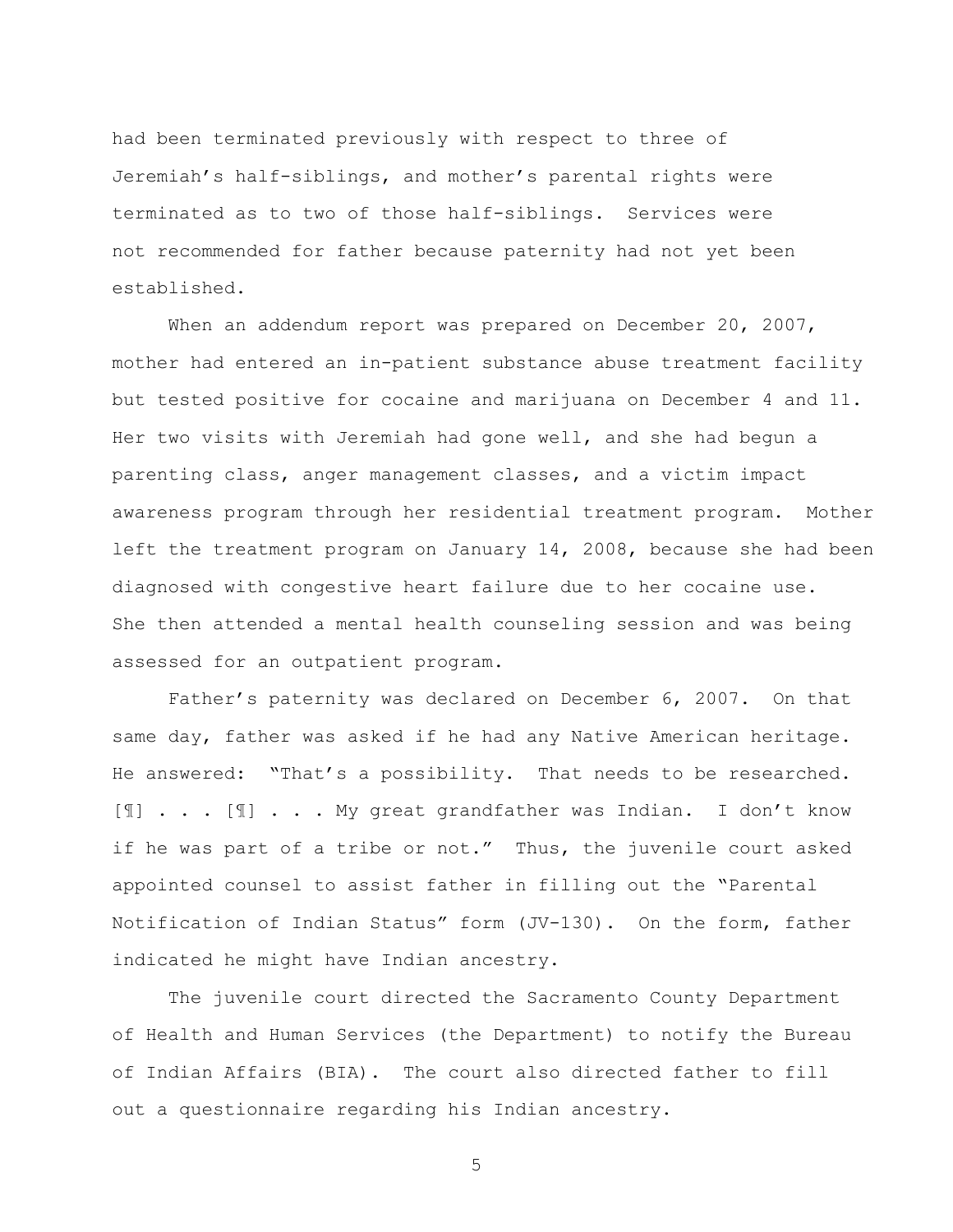Father began participating in visits, counseling, and drug testing. The social worker recommended that father receive reunification services.

On December 27, 2007, father filled out a second JV-130 form and stated he did not have any Indian heritage. Accordingly, at a hearing on December 27, 2007, attended by mother, father, and their respective attorneys, the juvenile court found that father had no Native American heritage.

A combined jurisdictional and dispositional hearing was held on February 4, 2008, attended by father, mother, and counsel. The issue of Indian heritage was the first matter addressed by the juvenile court. Noting that father had claimed possible Indian heritage on December 6, 2007, the court inquired whether notice had been sent to the BIA. The social worker responded that, on December 27, 2007, the court had found father did not have Native American heritage, based on the fact that father "decided that he didn"t actually have it." When asked to clarify father"s position, father"s counsel stated: "[F]ather is saying . . . that he did at first claim that there was a possibility, but then that he retracted that and said that he was not and that"s possibly what happened on the 27th when there was -- it was discussed that the father does not have Indian heritage." At that point, everyone agreed father does not have Native American heritage.

Noting that neither parent was claiming Native American heritage, the juvenile found that Jeremiah is not an Indian child within the meaning of ICWA. The court denied reunification services to mother based on the fact that such services had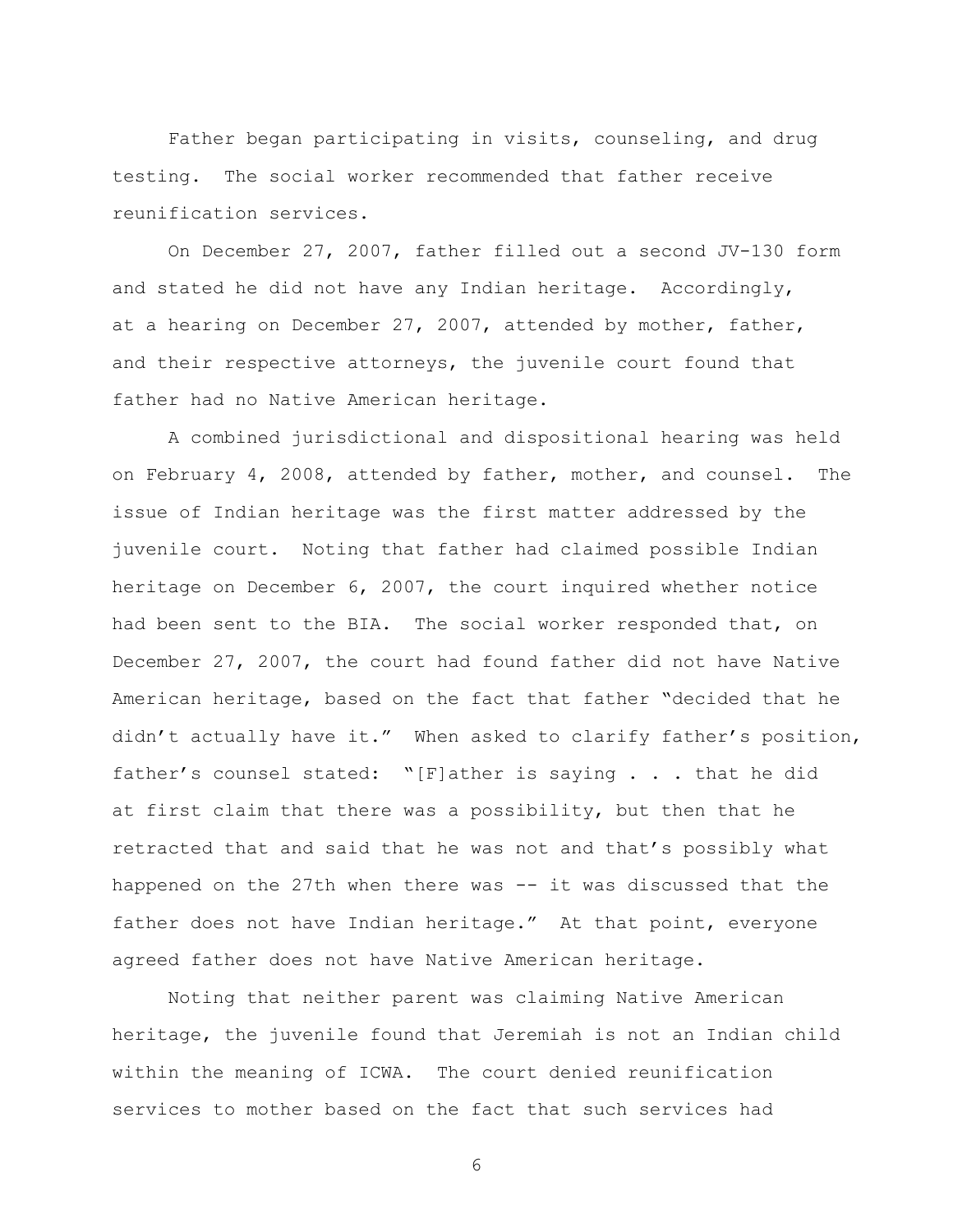previously been terminated regarding Jeremiah"s half-siblings and that mother"s parental rights had been terminated as to two of Jeremiah"s half-siblings. The court ordered reunification services be provided to father.

#### DISCUSSION

#### I\*

Section 361.5, subdivision (b) delineates a number of circumstances under which the juvenile court need not provide reunification services to a parent, including that the court has terminated reunification services for any sibling or half-siblings (§ 361.5, subd. (b)(10)) or that parental rights over any sibling or half-sibling have been terminated.  $(S\ 361.5, \text{subd.} (b)(11).)$ Under section 361.5, subdivision (c), the court shall not order reunification if the provisions of subdivision (b) apply, *unless* the court finds by clear and convincing evidence that reunification services would serve the best interests of the child.

Here, mother contends the trial court erred in "bypassing" reunification services to her. (AOB 12) Although she concedes the court correctly found she came within the provisions of section 361.5, subdivision (b) (AOB 16), she argues she falls within the provisions of subdivision  $(c)$ , in that providing her with reunification services would have served Jeremiah's best interests. In mother's view, "the interest which generally weighs against the provision of reunification services in these situations -- the minor's interest in stability -- is not relevant to the evaluation of Jeremiah"s best interests here. At the dispositional hearing, the court ordered the Department to provide father with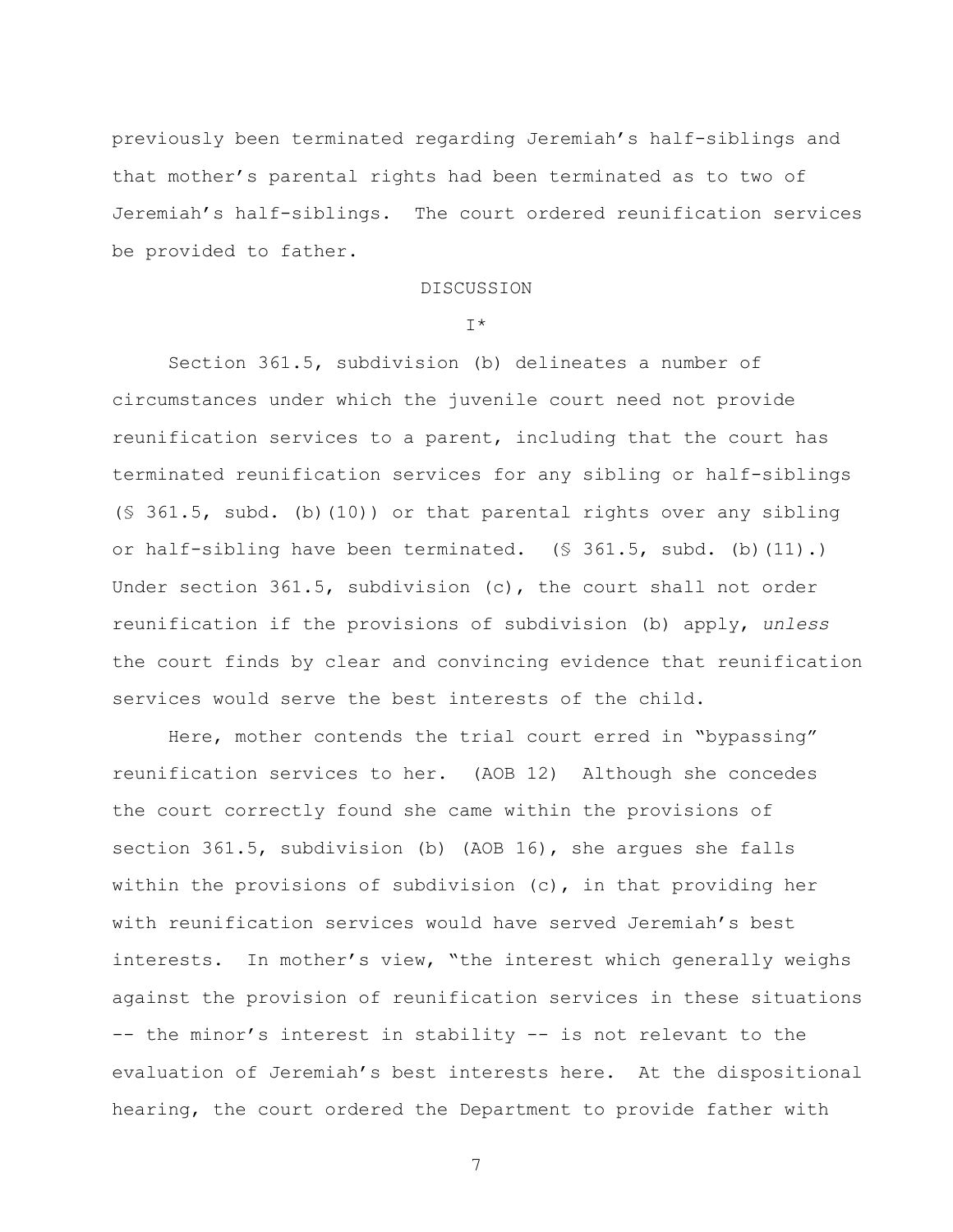reunification services, and thereby delayed the preparation of a permanent plan for the child for at least six months. Because the court was making efforts to place Jeremiah with his father, and because such a plan would result in [mother"s] continued involvement in the minor's life, offering [mother] services to overcome problems which have the potential to impact Jeremiah in the future served the minor's best interests." We are not persuaded.

"The statutory scheme allows [reunification] services to be provided for one parent but not the other. [Citations.]" (*In re Jesse W.* (2007) 157 Cal.App.4th 49, 59 (hereafter *Jesse W*.).) Parents are evaluated individually. The court is not required to consider one parent"s participation in services when determining whether to provide the other parent with services. (*Jesse W., supra,* 157 Cal.App.4th at pp. 59-60.) That a court orders continued services for one parent does not mean it is required to do so for the other when that parent "has "made little or no progress in [the] service plan[ ] and the prognosis for overcoming the problems leading to the child"s dependency is bleak."" (*Id.* at p. 64, citing *Daria D. v. Superior Court* (1998) 61 Cal.App.4th 606, 612.) Whether to provide services to a nonreunifying parent, when reunification efforts with the other parent are continuing, is a matter left within the discretion of the juvenile court. (*In re Alanna A.* (2005) 135 Cal.App.4th 555, 566.) It is not an abuse of discretion to deny further services to one parent while continuing services for the other when evidence supports the "assumption that offering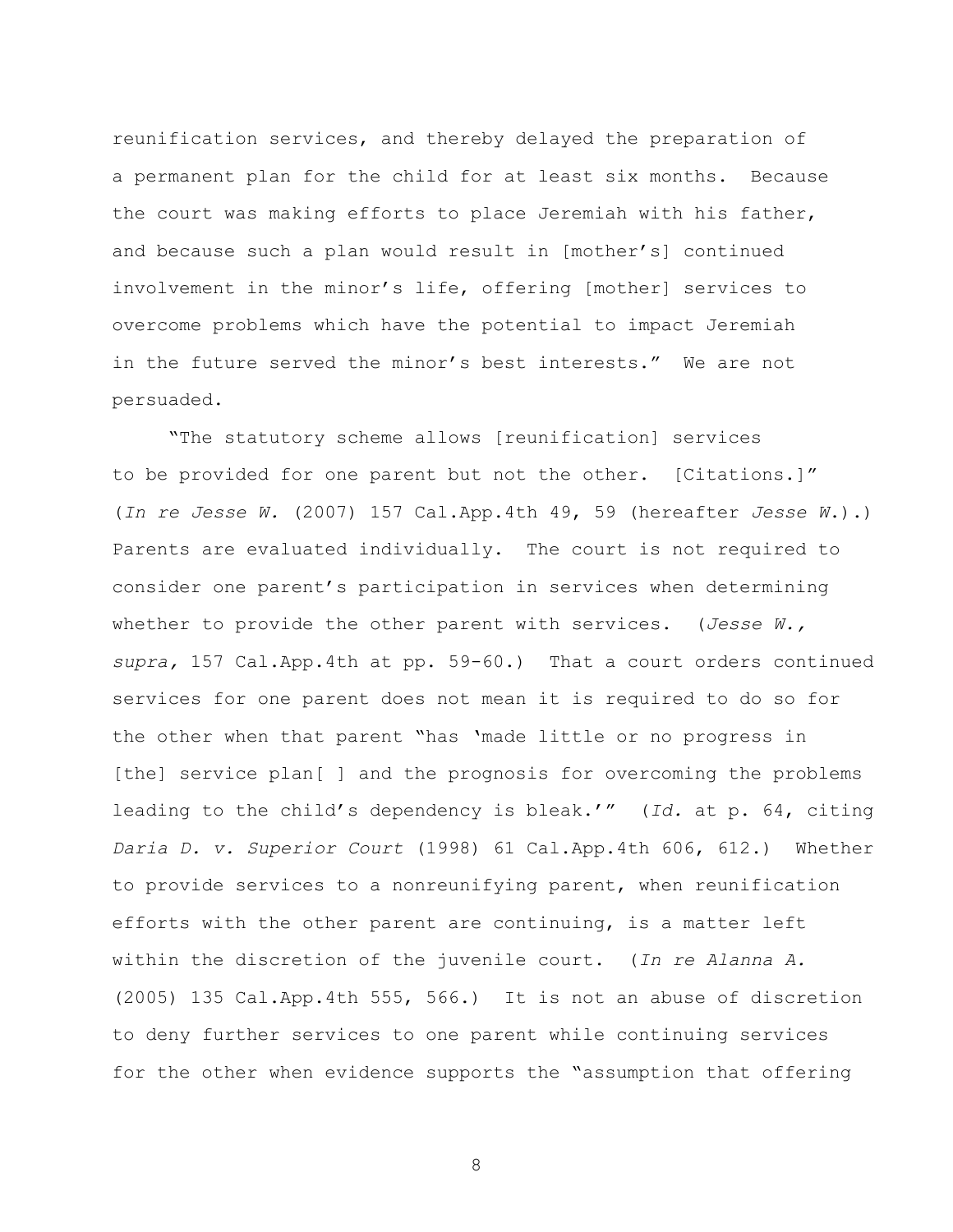services would be an unwise use of governmental resources" or that reunification efforts would be futile. (*Ibid.*)

Mother"s attempts to distinguish this case from *Jesse W.* are unavailing. Here, for the majority of the pendency of this case, mother has been entirely resistant to efforts to assist her. She has been using drugs for over 20 years. She has lost custody of three children due her substance abuse. She refused to participate in the voluntary services offered her in this case and continued to use drugs. Although she has begun the process of dealing with her substance abuse issues, mother is a long way from having completed that process or from showing she is anywhere near having recovered from the issues which have led to the removal of her children and the termination of her parental rights. Given this record, it was not an abuse of discretion for the juvenile court to deny mother reunification services as the evidence supports the conclusion that such services would be futile.

T<sub>T</sub>

Mother next contends that the trial court erred by "issuing dispositional orders without providing notice of the dispositional hearing to the appropriate Indian authorities as required by the ICWA." She claims the notice requirements of ICWA were triggered when father stated his great grandfather might be of Native American ancestry, and father filled out the JV-130 indicating that as well. We disagree.

ICWA was enacted "to promote the stability and security of Indian tribes and families by establishing minimum standards for removal of Indian children from their families and placement of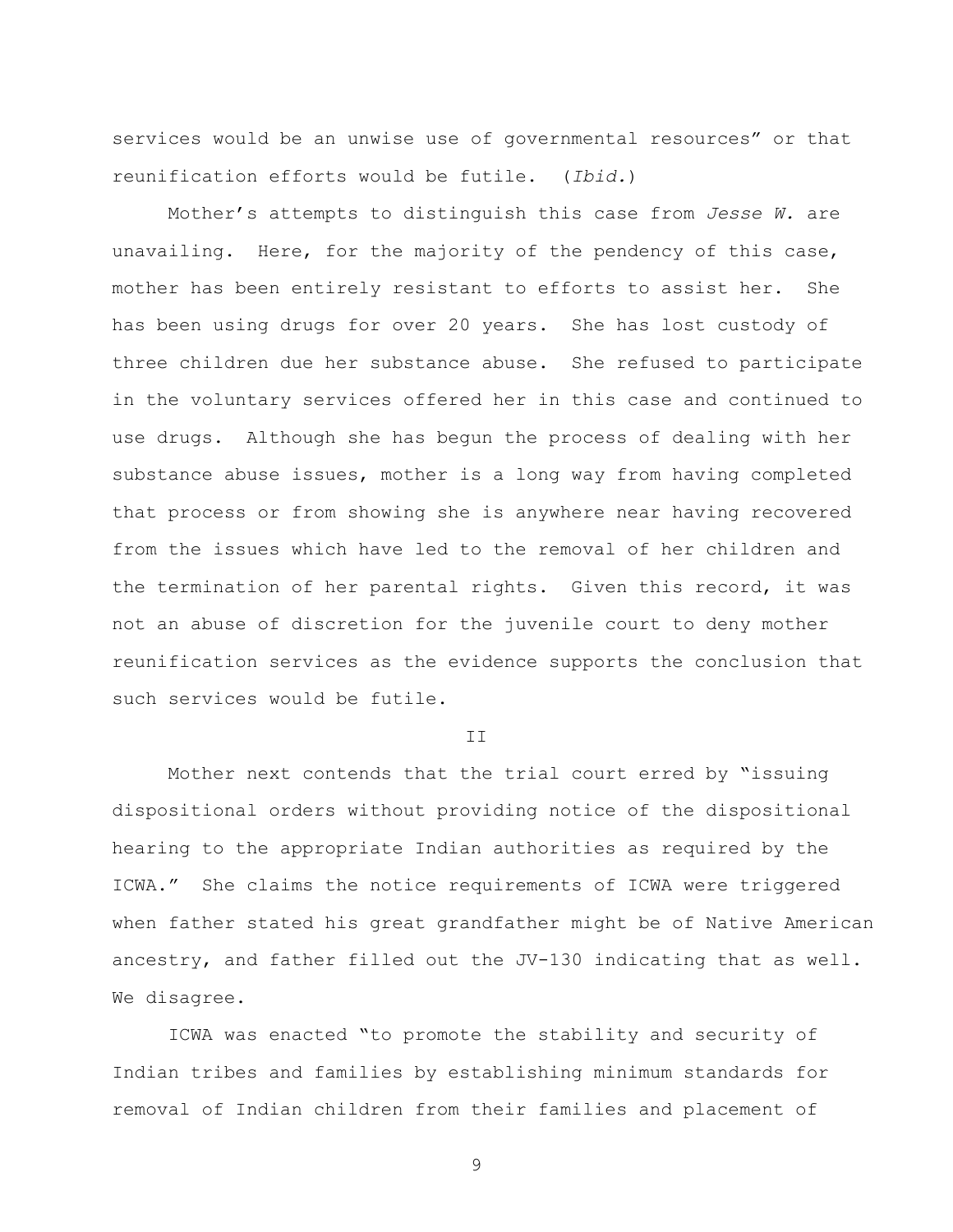such children "in foster or adoptive homes which will reflect the unique values of Indian culture . . . ."" (*In re Levi U.*  (2000) 78 Cal.App.4th 191, 195; 25 U.S.C. § 1902; *Mississippi Choctaw v. Holyfield* (1989) 490 U.S. 30 [104 L.Ed.2d 29].)

"When a court "knows or has reason to know that an Indian child is involved' in a juvenile dependency proceeding, a duty arises under ICWA to give the Indian child"s tribe notice of the pending proceedings and its right to intervene. [Citations.] Alternatively, if there is insufficient reason to believe a child is an Indian child, notice need not be given. [Citations.]" (*In re Shane G.* (2008) 166 Cal.App.4th 1532, 1538.)

ICWA defines an "Indian child" as a child who is either (1) "a member of an Indian tribe" or (2) "eligible for membership in an Indian tribe and . . . the biological child of a member of an Indian tribe[.]" (25 U.S.C. § 1903(4).) Conversely, if the child is not a tribe member, and the mother and the biological father are not tribe members, the child simply is not an Indian child.

""The circumstances that may provide probable cause for the court to believe the child is an Indian child include, but are not limited to, the following: [¶] (A) A person having an interest in the child . . . informs the court or the county welfare agency . . . or provides information suggesting that the child is an Indian child; [¶] (B) The residence of the child, the child"s parents, or an Indian custodian is in a predominantly Indian community; or [¶] (C) The child or the child"s family has received services or benefits from a tribe or services that are available to Indians from tribes or the federal government, such as the Indian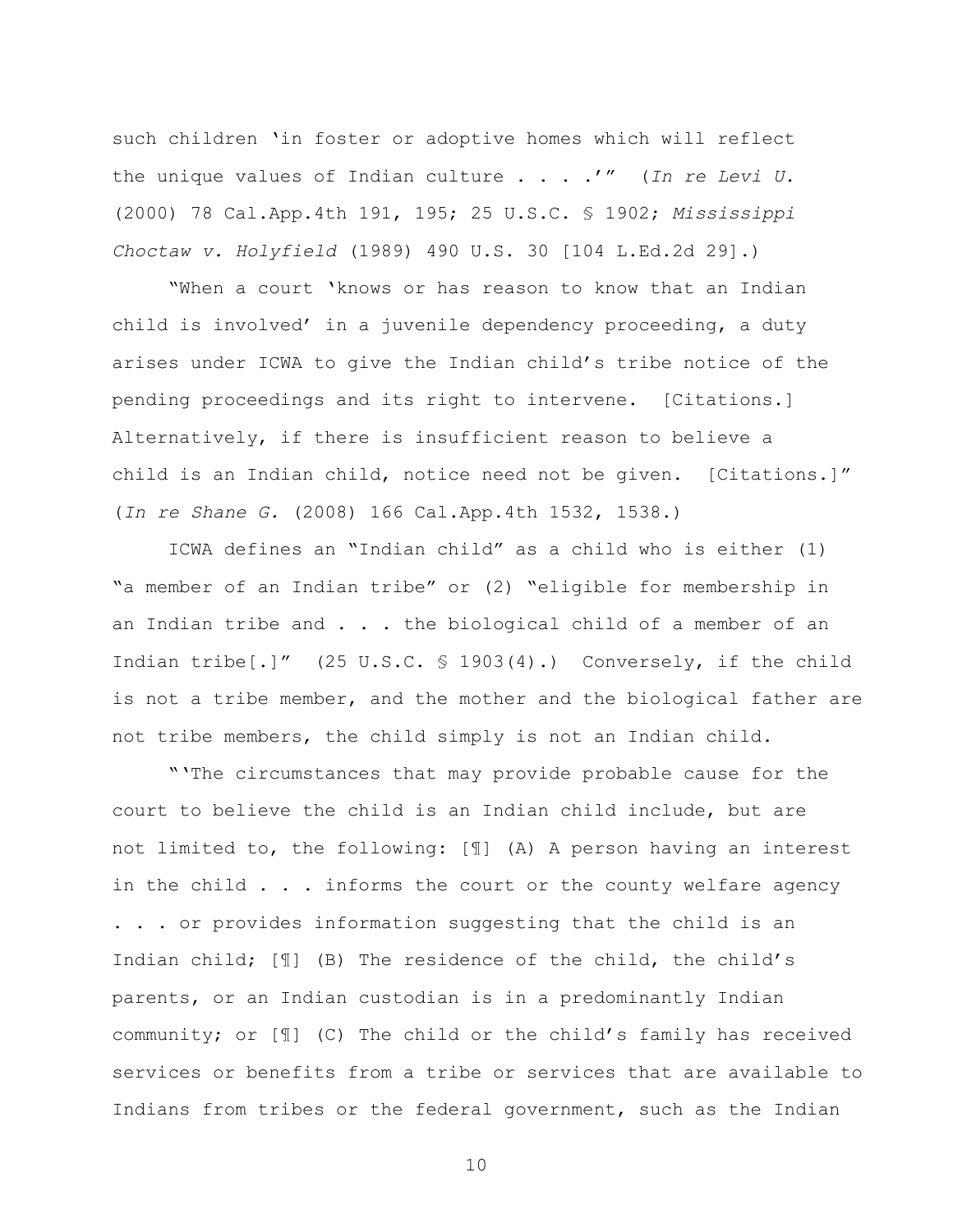Health Service." [Citations.] If these or other circumstances indicate a child may be an Indian child, the social worker must further inquire regarding the child"s possible Indian status. Further inquiry includes interviewing the parents, Indian custodian, extended family members or any other person who can reasonably be expected to have information concerning the child"s membership status or eligibility. [Citation.] If the inquiry leads the social worker or the court to know or have reason to know an Indian child is involved, the social worker must provide notice. [Citations.]" (*In re Shane G., supra,* 166 Cal.App.4th at pp. 1538- 1539.)

However, both the federal regulations and the California Welfare & Institutions Code require more than a bare suggestion that a child might be an Indian child. For example, in *In re O.K., supra,* 106 Cal.App.4th 152, the father"s mother told the trial court that the father ""may have Indian in him. I don"t know my family history that much, but where were [*sic*] from it is that section so I don't know about checking that.'" (Id. at p. 155.) This court held the assertion was "insufficient to give the court reason to believe that the minors might be Indian children." (*Id.* at p. 157.)

Similarly, here there was no information that reasonably would suggest Jeremiah had Indian heritage. At the December 6 hearing, father told the juvenile court he might have some Indian heritage and the matter needed to be researched. But he did not mention any tribe name or even know if his greatgrandfather had been a member of a tribe. Mother denied any